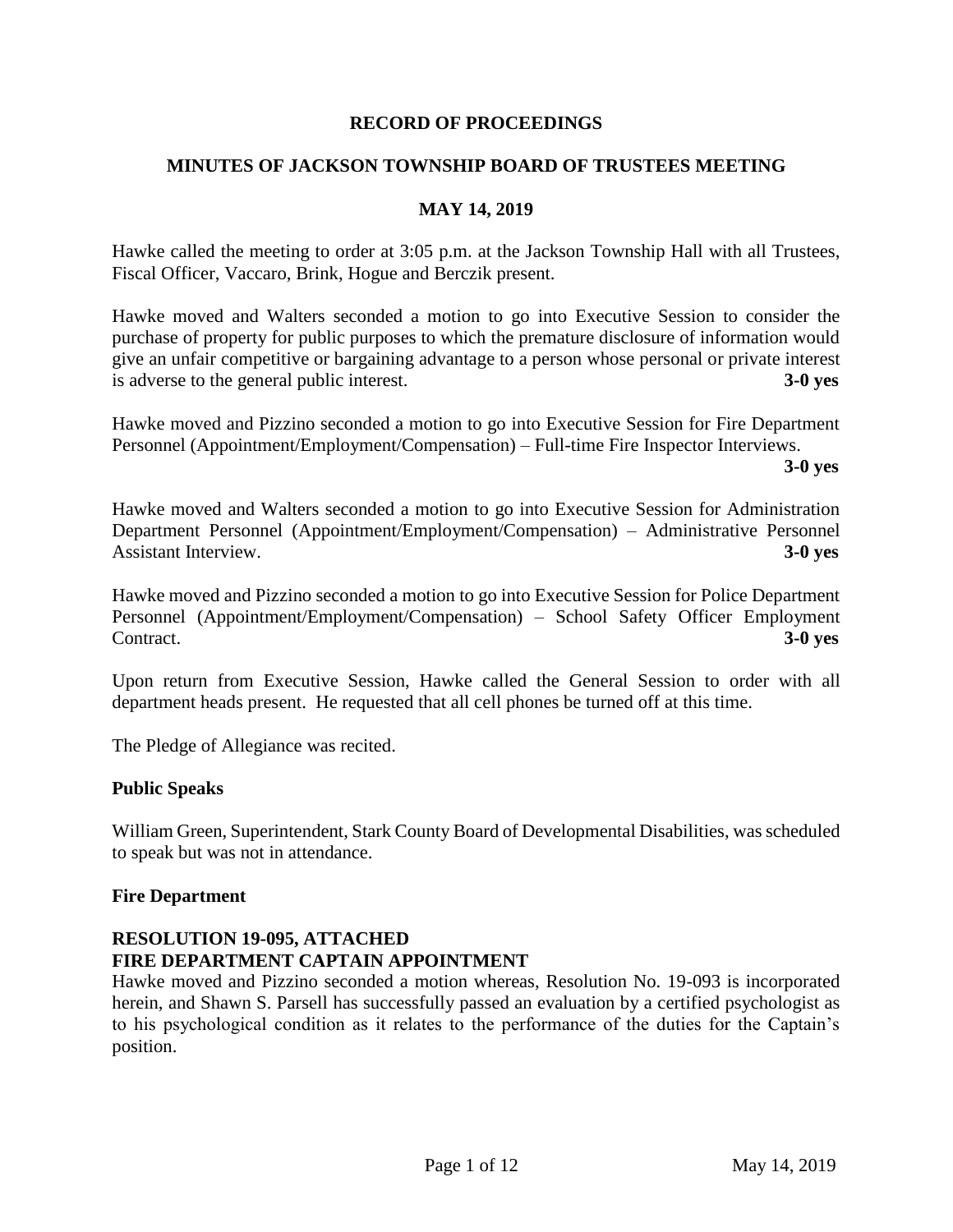Be it resolved that, pursuant to Step 6 of the Notice of Examination, ORC Section 505.38, and the Township's Personnel Hiring Policy, we hereby appoint Shawn S. Parsell to the position of Full Time Fire Department Captain, effective May 15, 2019 at 0800 hours, at the base Captain rate (\$26.4063 per hour) as set forth in the Negotiated Agreement with Jackson Township and the Jackson Township Professional Firefighters Local 2280, IAFF.

Be it further resolved that Shawn S. Parsell shall serve a 12 month probationary period. **3-0 yes**

### **RESOLUTION 19-096, ATTACHED FIRE DEPARTMENT CAPTAIN APPOINTMENT**

Hawke moved and Pizzino seconded a motion whereas, Resolution No. 19-094 is incorporated herein, and Jason D. Robinson has successfully passed an evaluation by a certified psychologist as to his psychological condition as it relates to the performance of the duties for the Captain's position.

Be it resolved that, pursuant to Step 6 of the Notice of Examination, ORC Section 505.38, and the Township's Personnel Hiring Policy, we hereby appoint Jason D. Robinson to the position of Full Time Fire Department Captain, effective May 15, 2019 at 0801 hours, at the base Captain rate (\$26.7863 per hour) as set forth in the Negotiated Agreement with Jackson Township and the Jackson Township Professional Firefighters Local 2280, IAFF.

Be it further resolved that Jason D. Robinson shall serve a 12 month probationary period. **3-0 yes**

Hogue administered the oath of office to Shawn Parsell.

### **RESOLUTION 19-097, ATTACHED**

### **FIRE DEPARTMENT CAPTAIN ACCEPTANCE OF OATH**

Hawke moved and Pizzino seconded motion that we hereby accept the attached oath of office for Shawn S. Parsell, Full-time Fire Department Captain for the Jackson Township Fire Department, Stark County, Ohio, effective May 15, 2019 at 0800 hours. **3-0 yes**

## **RESOLUTION 19-098, ATTACHED APPOINT FULL-TIME FIREFIGHTER/EMT-P**

Hawke moved and Pizzino seconded a motion whereas, Resolution No. 19-082 is incorporated herein, and Adam J. Haas has successfully completed a medical evaluation as to the condition of the individual as it relates to the performance of the duties of a Full-time Firefighter/Paramedic, background check, negative drug screen and other testing requirements.

Be it resolved that, pursuant to the Full-time Firefighter/Paramedic hiring policy, the Township's Personnel Hiring Policy and pursuant to ORC Section 505.38, we hereby appoint Adam J. Haas to the position of Full-time Firefighter/Paramedic, effective May 20, 2019 at 0800 hours, at the FF/P2 rate (\$20.4665 per hour) as set forth in the Negotiated Agreement with Jackson Township and the Jackson Township Professional Firefighters Local 2280, IAFF.

Be it further resolved that Adam J. Haas shall serve a one year probationary period and shall continue to maintain all required certifications. **3-0 yes**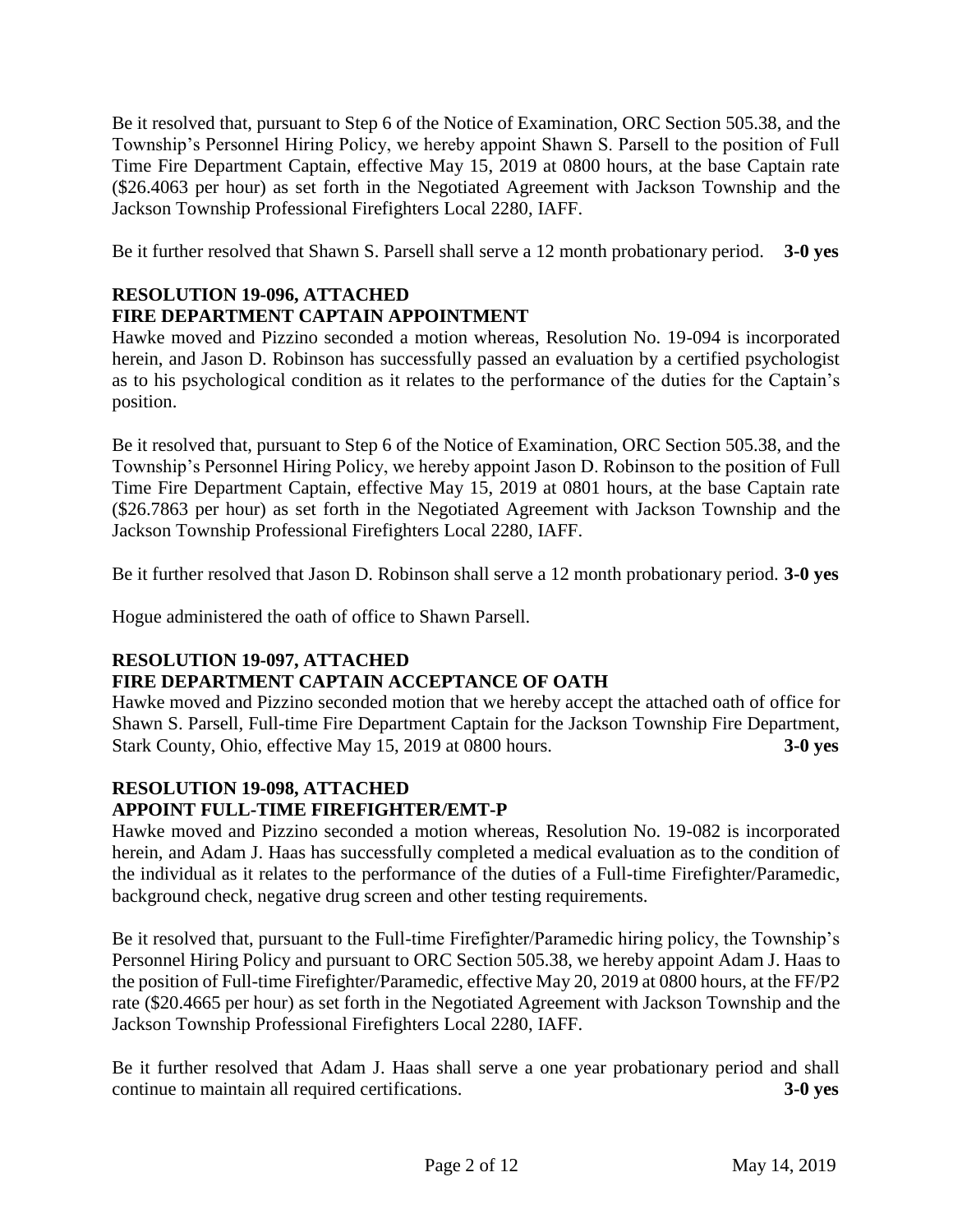### **RESOLUTION 19-099, ATTACHED APPOINT FULL-TIME FIREFIGHTER/EMT-P**

Hawke moved and Pizzino seconded a motion whereas, Resolution No. 19-082 is incorporated herein, and Mark T. Miller has successfully completed a medical evaluation as to the condition of the individual as it relates to the performance of the duties of a Full-time Firefighter/Paramedic, background check, negative drug screen and other testing requirements.

Be it resolved that, pursuant to the Full-time Firefighter/Paramedic hiring policy, the Township's Personnel Hiring Policy and pursuant to ORC Section 505.38, we hereby appoint Mark T. Miller to the position of Full-time Firefighter/Paramedic, effective May 20, 2019 at 0801 hours, at the FF/P2 rate (\$20.4665 per hour) as set forth in the Negotiated Agreement with Jackson Township and the Jackson Township Professional Firefighters Local 2280, IAFF.

Be it further resolved that Mark T. Miller shall serve a one year probationary period and shall continue to maintain all required certifications. **3-0 yes**

# **RESOLUTION 19-100, ATTACHED APPOINT FULL-TIME FIREFIGHTER/EMT-P**

Hawke moved and Pizzino seconded a motion whereas, Resolution No. 19-082 is incorporated herein, and Myron E. Shoup has successfully completed a medical evaluation as to the condition of the individual as it relates to the performance of the duties of a Full-time Firefighter/Paramedic, background check, negative drug screen and other testing requirements.

Be it resolved that, pursuant to the Full-time Firefighter/Paramedic hiring policy, the Township's Personnel Hiring Policy and pursuant to ORC Section 505.38, we hereby appoint Myron E. Shoup to the position of Full-time Firefighter/Paramedic, effective May 20, 2019 at 0802 hours, at the FF/P2 rate (\$20.4665 per hour) as set forth in the Negotiated Agreement with Jackson Township and the Jackson Township Professional Firefighters Local 2280, IAFF.

Be it further resolved that Myron E. Shoup shall serve a one year probationary period and shall continue to maintain all required certifications. **3-0 yes**

### **RESOLUTION 19-101, ATTACHED APPOINT FULL-TIME FIREFIGHTER/EMT-P**

Hawke moved and Pizzino seconded a motion whereas, Resolution No. 19-082 is incorporated herein, and Chad C. Wackerly has successfully completed a medical evaluation as to the condition of the individual as it relates to the performance of the duties of a Full-time Firefighter/Paramedic, background check, negative drug screen and other testing requirements.

Be it resolved that, pursuant to the Full-time Firefighter/Paramedic hiring policy, the Township's Personnel Hiring Policy and pursuant to ORC Section 505.38, we hereby appoint Chad C. Wackerly to the position of Full-time Firefighter/Paramedic, effective May 20, 2019 at 0803 hours, at the FF/P2 rate (\$20.4665 per hour) as set forth in the Negotiated Agreement with Jackson Township and the Jackson Township Professional Firefighters Local 2280, IAFF.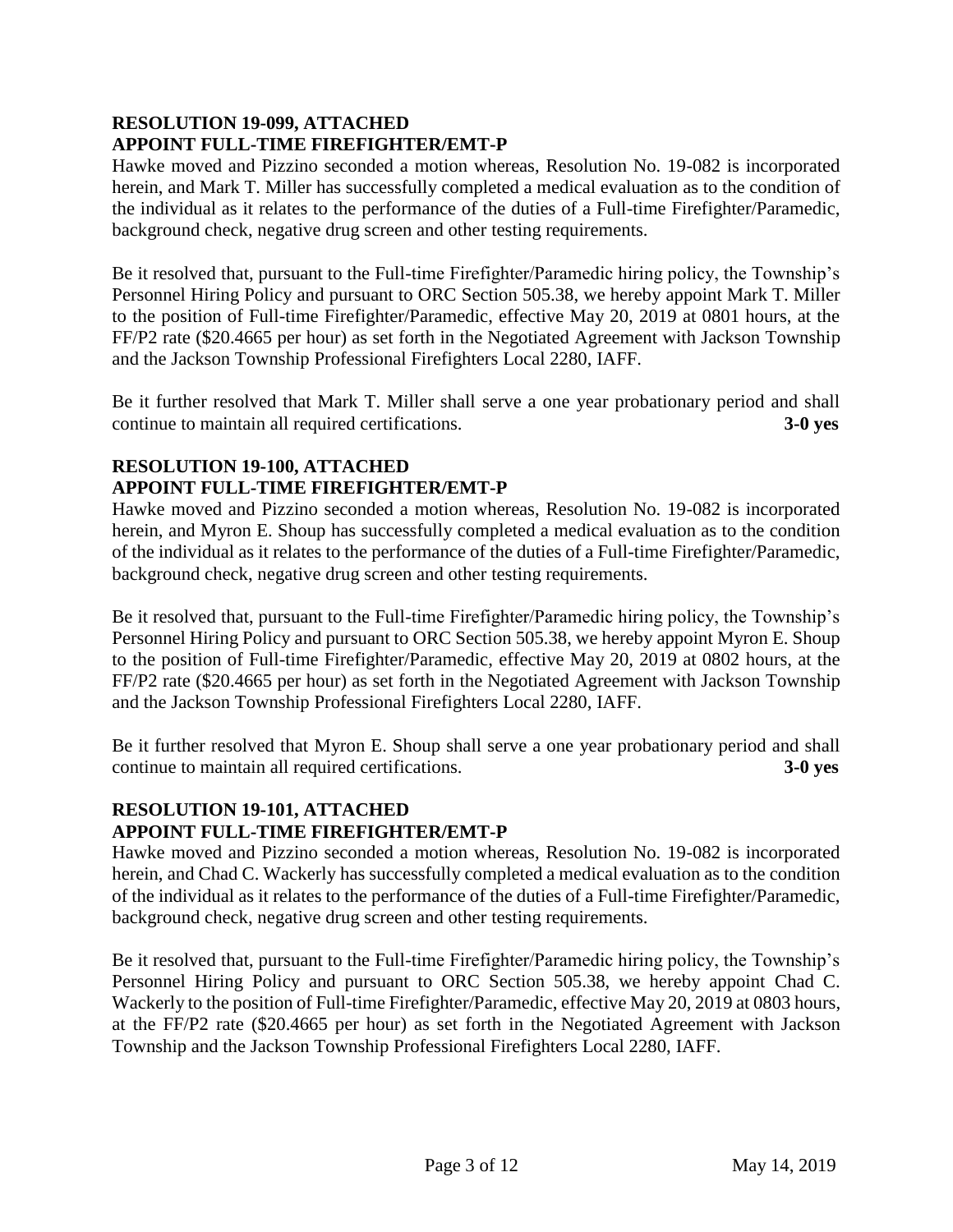Be it further resolved that Chad C. Wackerly shall serve a one year probationary period and shall continue to maintain all required certifications. **3-0 yes**

Hawke administered the oath of office.

### **RESOLUTION 19-102, ATTACHED ACCEPTANCE OF OATH FOR FIRE DEPARTMENT FULL-TIME FIREFIGHTER/PARAMEDIC**

Hawke moved and Pizzino seconded a motion that we hereby accept the attached oath of office for Adam J. Haas, Full-time Firefighter/Paramedic for the Jackson Township Fire Department, Stark County, Ohio, effective May 20, 2019 at 0800 hours. **3-0 yes**

#### **RESOLUTION 19-103, ATTACHED ACCEPTANCE OF OATH FOR FIRE DEPARTMENT FULL-TIME FIREFIGHTER/PARAMEDIC**

Hawke moved and Pizzino seconded a motion that we hereby accept the attached oath of office for Mark T. Miller, Full-time Firefighter/Paramedic for the Jackson Township Fire Department, Stark County, Ohio, effective May 20, 2019 at 0801 hours. **3-0 yes**

## **RESOLUTION 19-104, ATTACHED**

**ACCEPTANCE OF OATH FOR FIRE DEPARTMENT FULL-TIME FIREFIGHTER/PARAMEDIC**

Hawke moved and Pizzino seconded a motion that we hereby accept the attached oath of office for Myron E. Shoup, Full-time Firefighter/Paramedic for the Jackson Township Fire Department, Stark County, Ohio, effective May 20, 2019 at 0802 hours. **3-0 yes**

### **RESOLUTION 19-105, ATTACHED**

## **ACCEPTANCE OF OATH FOR FIRE DEPARTMENT FULL-TIME FIREFIGHTER/PARAMEDIC**

Hawke moved and Pizzino seconded a motion that we hereby accept the attached oath of office for Chad C. Wackerly, Full-time Firefighter/Paramedic for the Jackson Township Fire Department, Stark County, Ohio, effective May 20, 2019 at 0803 hours. **3-0 yes**

### **RESOLUTION 19-106, ATTACHED**

# **CONDITIONAL FULL-TIME FIRE SAFETY INSPECTOR HIRING**

Hawke moved and Walters seconded a motion pursuant to the Township's Personnel Hiring Policy and authority granted in ORC Section 3737.01(D), we hereby appoint Ryan M.-H. Sprunger to the position of full-time Fire Safety Inspector, conditioned on his successful completion of required physical and psychological examinations and negative drug test. **3-0 yes**

# **RESOLUTION 19-107, ATTACHED**

# **CONDITIONAL FULL-TIME FIRE SAFETY INSPECTOR HIRING**

Hawke moved and Walters seconded a motion pursuant to the Township's Personnel Hiring Policy and authority granted in ORC Section 3737.01(D), we hereby appoint Denny E. Tan to the position of full-time Fire Safety Inspector, conditioned on his successful completion of required physical and psychological examinations and negative drug test. **3-0 yes**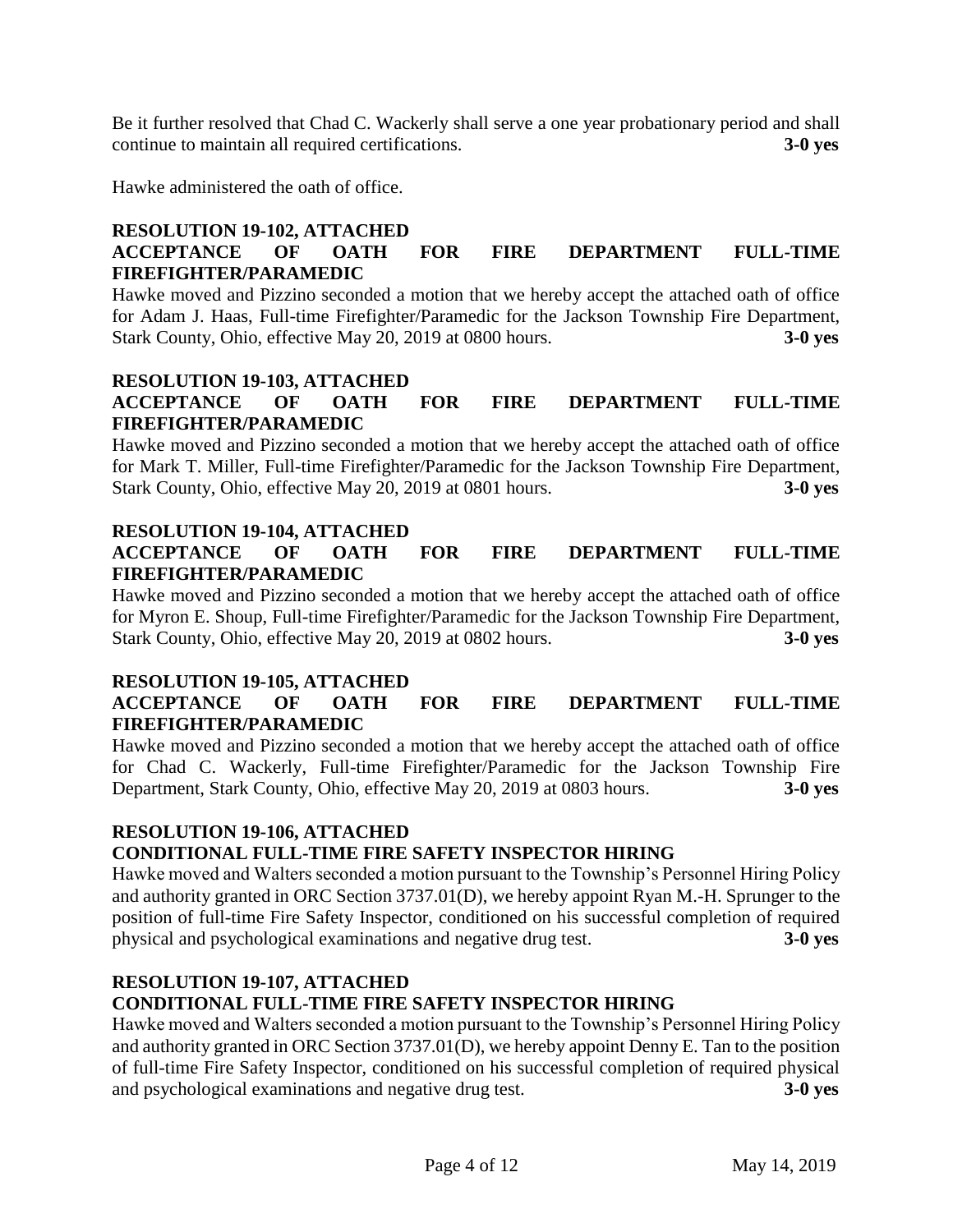#### **Police Department**

### **RESOLUTION 19-108, ATTACHED APPOINTMENT OF PART-TIME POLICE PATROL OFFICER**

Hawke moved and Pizzino seconded a motion pursuant to Orc Sections 505.49 and 509.01, Brittany L. Bissler is hereby employed and appointed as a Part-time Patrol Officer and Township Constable for the Jackson Township Police District, Stark County, Ohio, effective May 18, 2019, at 0000 hours at the Part-time Patrol Officer rate of \$20.0000 per hour. **3-0 yes**

#### **RESOLUTION 19-109, ATTACHED APPOINTMENT OF PART-TIME POLICE PATROL OFFICER**

Hawke moved and Pizzino seconded a motion pursuant to Orc Sections 505.49 and 509.01, Luke A. Wiseman is hereby employed and appointed as a Part-time Patrol Officer and Township Constable for the Jackson Township Police District, Stark County, Ohio, effective May 18, 2019, at 0001 hours at the Part-time Patrol Officer rate of \$20.0000 per hour. **3-0 yes**

Hawke administered the oath of office. A brief recess was taken to allow time for pictures.

#### **RESOLUTION 19-110, ATTACHED ACCEPTANCE OF PART-TIME POLICE PATROL OFFICER OATH OF OFFICE**

Hawke moved and Pizzino seconded a motion that we hereby accept the attached oath of office for Brittany L. Bissler as Part-time Patrol Officer and Police Constable for the Jackson Township Police District, Stark County, Ohio. **3-0 yes** 

# **RESOLUTION 19-111, ATTACHED**

# **ACCEPTANCE OF PART-TIME POLICE PATROL OFFICER OATH OF OFFICE**

Hawke moved and Pizzino seconded a motion that we hereby accept the attached oath of office for Luke A. Wiseman as Part-time Patrol Officer and Police Constable for the Jackson Township Police District, Stark County, Ohio. **3-0 yes** 

At 5:30 p.m., Hawke opened the public hearing for the Joint Economic Development District.

Vaccaro explained that this is district 19-001 more commonly referred to as the TSG JEDD.

Hawke asked if anyone wanted to speak either for or against. No one came forward. He then closed that portion of the hearing. He asked if anyone wanted to discuss anything.

Gonzalez explained that TSG is the building that is under construction next to McDonaldsville Church. Hawke explained that this agreement is between Jackson Township and the City of Canton and the Deputy Mayor was in attendance.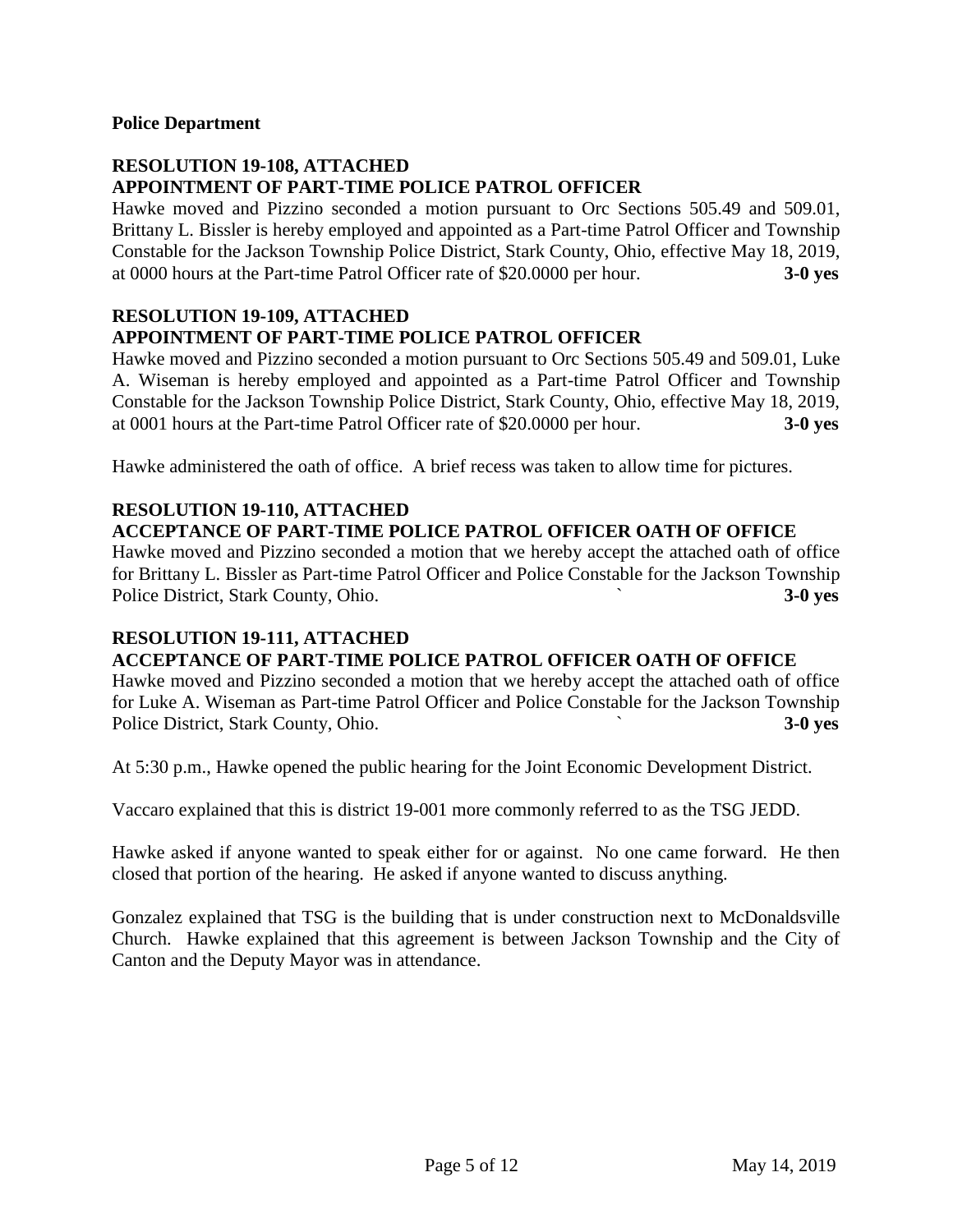### **RESOLUTION 19-118, ATTACHED JOINT ECONOMIC DEVELOPMENT DISTRICT 19-001 (TSG) CONTRACT WITH THE CITY OF CANTON**

Hawke moved and Walters seconded a motion that we hereby adopt and authorize the placement of our signatures upon the attached Joint Economic Development District 19-001 (TSG) Contract with the City of Canton and the attached certificate required by ORC Section 715.72(I).

Be it further resolved we hereby acknowledge the attached petition of the property owner to be included in the Joint Economic Development District, the only property owner located in the District.

Be it further resolved that pursuant to ORC Section 715.72(M)(1) we choose not submit this Resolution approving the Joint Economic Development District 19-001 (TSG) Contract to the electors of the Township as:

- 1. The resolution has been approved by a unanimous vote of the members of the board of township trustees.
- 2. The creation of the joint economic development district is proposed at the request of a majority of the owners of land included within the proposed district. The attached Petition of the Board of Trustees of Jackson Township, The Schroer Group, Inc. by and through George Film and Renaissance Enterprise Leasing, Inc. by and through James L. Miller, Exhibits A and B are incorporated herein.
- 3. The territory to be included in the proposed joint economic development district is zoned in a manner appropriate to the function of the proposed district. The Jackson Township I-1 and related Zoning Code provisions contained in the hearing file are incorporated herein. **Hawke yes**

| Pizzino        | yes |
|----------------|-----|
| <b>Walters</b> | yes |

Hawke said the Mayor of Canton, Mayor Bernabei and Deputy Mayor was in attendance.

#### **Police Department**

Vaccaro explained that this property was acquired through a forfeiture and is located in Canton Township.

#### **RESOLUTION 19-112, ATTACHED**

### **ADVERTISEMENT FOR SALE OF TOWNSHIP REAL ESTATE**

Hawke moved and Walters seconded a motion that we hereby authorize the attached Advertisement for Sale of Township Real Estate in accordance with the attached Sealed Bid Package on file. **3-0 yes**

#### **Administration Department**

#### **ATTACHMENT 05/14/19 A**

Hawke moved and Walters seconded a motion to approve the appropriation transfer request from account code 329.110.5387, Discretionary – Admin., to account code 329.110.5765, Amphitheater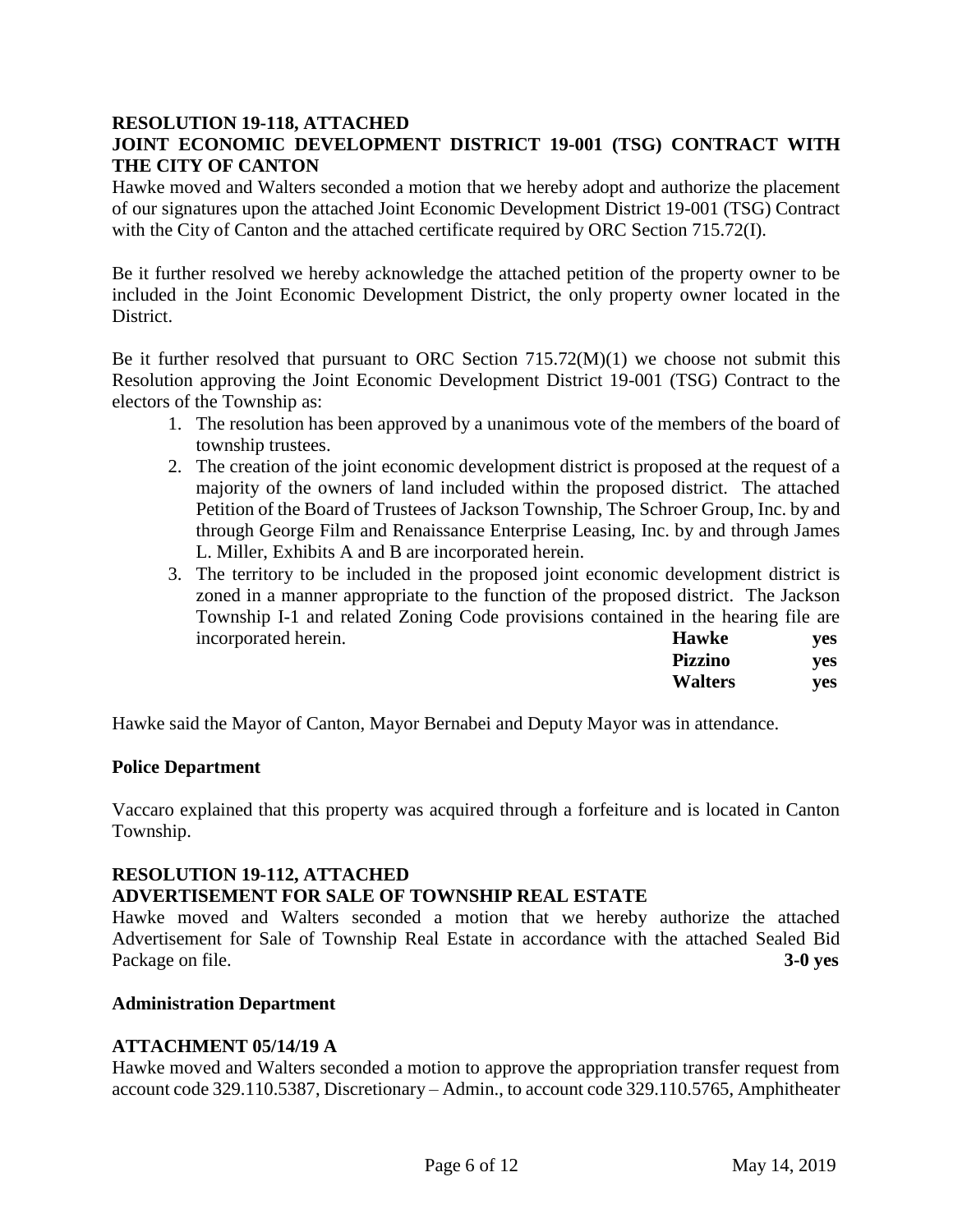– GF Cap Admin., in the amount of \$2,000,000.00 and from account code 101.110.5387, Discretionary – Admin., to account code 101.110.5765, Amphitheater – Admin., in the amount of \$583,900.00. **3-0 yes**

### **ATTACHMENT 05/14/19 B**

Hawke moved and Walters seconded a motion to designate December 2019 and January 2020 as health insurance premium holidays as directed by the Health Benefits Program of the Stark County Schools Council of Governments for Fiscal Year 2020. During the premium holiday months, health insurance premiums will be waived for enrolled employees. **3-0 yes**

#### **RESOLUTION 19-113, ATTACHED MCTV SERVICE AGREEMENT**

Hawke moved and Walters seconded a motion that we hereby adopt and authorize the placement of the Board President's signature upon the attached Service Agreement with MCTV, effective June 1, 2019 and terminating June 1, 2022. **3-0 yes**

# **RESOLUTION 19-114, ATTACHED LETTER OF AGREEMENT – KECK PROJECT**

Hawke moved and Walters seconded a motion that we hereby adopt and authorize the placement of the Board President's signature upon the attached Letter of Agreement Reimbursement Project with The East Ohio Gas Company dba Dominion East Ohio. **3-0 yes**

## **RESOLUTION 19-115, ATTACHED**

## **NORTH PARK AMPHITHEATER – TESTING AGENT**

Hawke moved and Pizzino seconded a motion that we hereby adopt and ratify the placement of the Administrator/Law Director's signature upon the attached Proposal with GPD Geotechnical Services, Inc., for construction testing services at the North Park Amphitheater construction project, effective May 7, 2019. **3-0 yes**

#### **RESOLUTION 19-116, ATTACHED NORTH PARK TAX EXEMPT BOND FUNDING**

Hawke moved and Walters seconded a motion that we hereby adopt and authorize the placement of the Board President's signature upon the attached Notice of Tax Exempt Funding. **3-0 yes**

### **Public Works Department**

#### **Highway Division**

### **ATTACHMENT 05/14/19 C**

Hawke moved and Walters seconded a motion to approve the appropriation transfer request from account code 204.310.5387, Discretionary, to account code 204.310.5458, Other Professional Services, in the amount of \$4,500.00. **3-0 yes**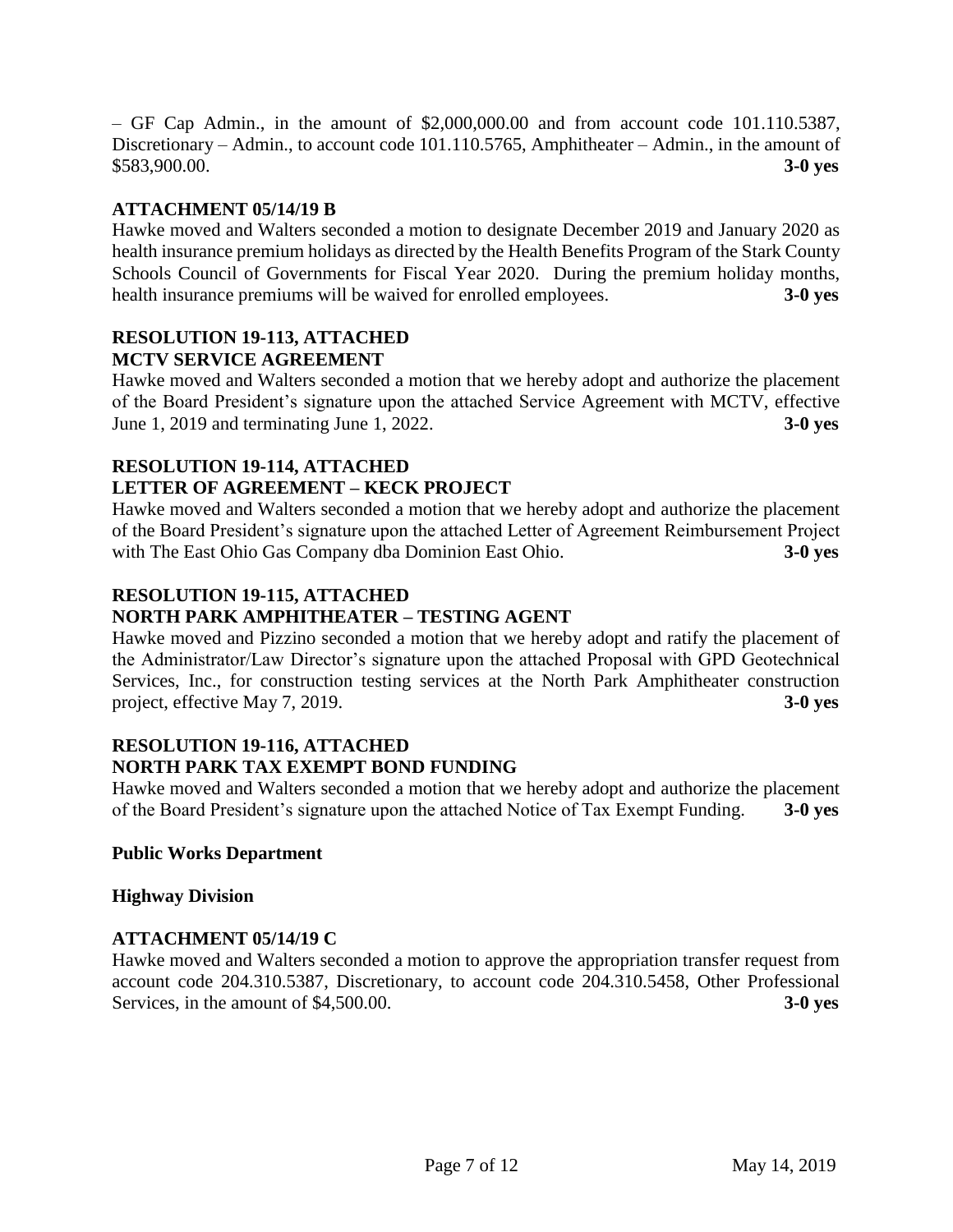### **ATTACHMENT 05/14/19 D**

Hawke moved and Pizzino seconded a motion to approve the appropriation transfer request from account code 204.310.5387, Discretionary, to account code 204.310.5652, New Equipment – Mower, in the amount of \$124,203.00. **3-0 yes**

#### **ATTACHMENT 05/14/19 E**

Hawke moved and Pizzino seconded a motion to approve Budget Module 2019-30 for Stark Soil & Water (NPDES #4 & #5) in the amount of \$4,500.00. **3-0 yes**

#### **Park Division**

Hawke moved and Pizzino seconded a motion to accept the following sponsorship donations to the 2019 Community Celebration:

- 1. \$1,000.00 from Vasco Asphalt Company
- 2. \$ 500.00 from Bair's Lawn & Garden
- 3. \$ 250.00 from First Commonwealth Bank
- 4. \$ 250.00 from Redmonds Parts & Supply
- 5. \$ 100.00 from Robert & Shirley Rodek. **3-0 yes**

### **ATTACHMENT 05/14/19 F**

Hawke moved and Walters seconded a motion to approve the appropriation transfer request from account code 316.510.5387, Discretionary-Park Capital, to account code 316.510.5668, Parking Lot Paving, in the amount of \$8,557.00. **3-0 yes**

#### **ATTACHMENT 05/14/19 G**

Hawke moved and Walters seconded a motion to authorize the hiring of two (2) new Leased Park Maintenance Workers, as attached, through a temporary service, subject to a negative drug screen, effective and at the rate and start date identified in the attached memorandum from David Ruwadi.

#### **Central Maintenance Division**

### **RESOLUTION 19-117, ATTACHED LIGHT TOWER PURCHASE**

Hawke moved and Walters seconded a motion that we hereby adopt and authorize the placement of the Board President's signature upon the attached Contract with Razor Rents for the purchase of six (6) Kubota Driven LED Towable Light Towers for \$61,839.20 which is lower than the prices listed in the State of Ohio Purchasing Contract for the same equipment. **3-0 yes**

#### **Zoning & Planning Department**

Continuance of public hearing on nuisance violations at 5189 Sherlin Avenue NW, Jackson Township.

Vaccaro: This is a continuation of a nuisance hearing that was heard at our last meeting. Continuation was granted because at that time the mortgage company had foreclosed and taken title back to the home and they hired an agent to handle the listing on the property.

**3-0 yes**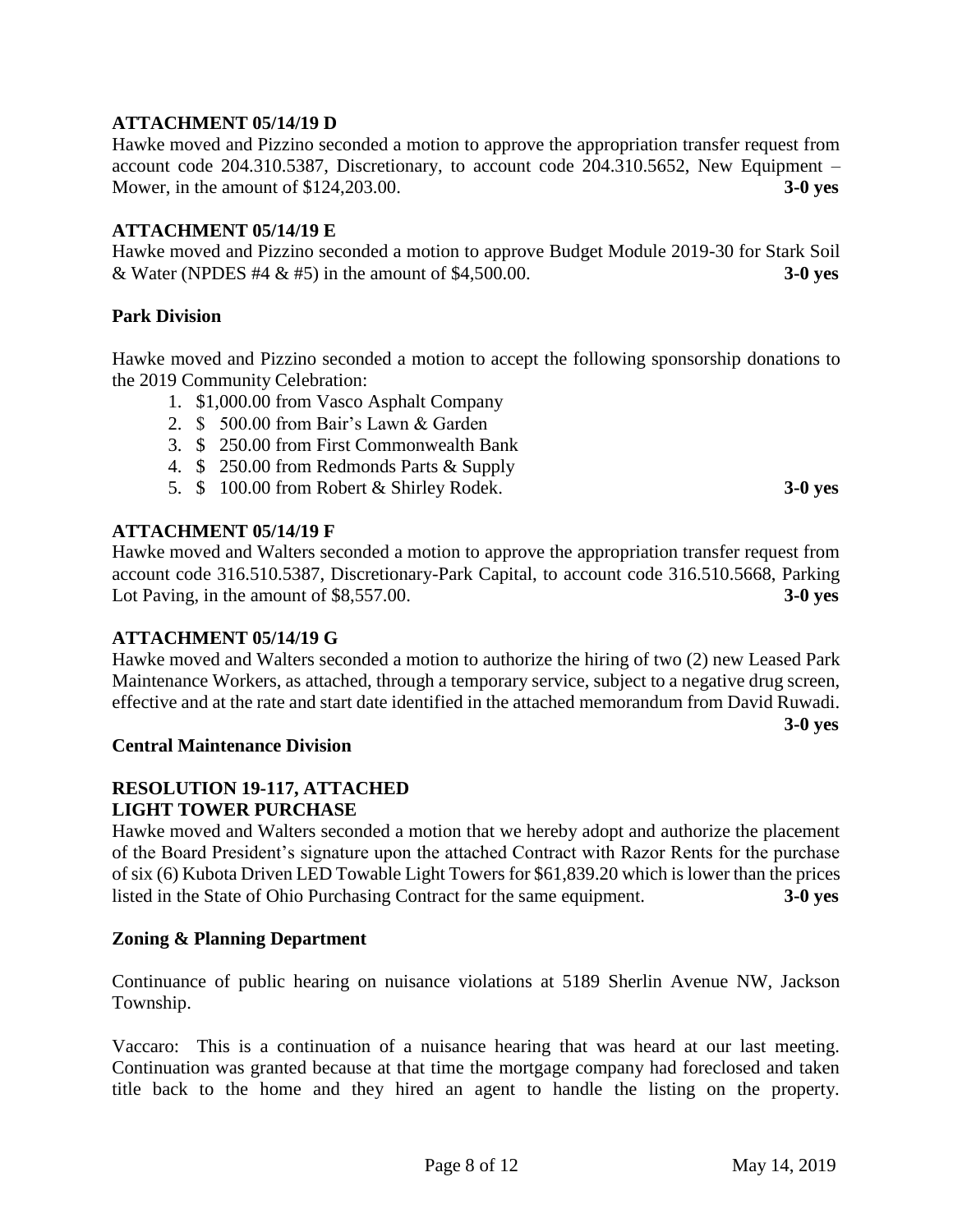(Indecipherable) I notice Mr. Larsen is present and at this point in time, my recommendation, well, if you want to do any more discussion on it, I'm prepared to give you a recommendation.

Hawke: Yes.

Vaccaro: My recommendation at this point in time, I sent an email to the attorney who handled the foreclosure to see if they could outsource the eviction action to another law firm. Now that's with identification of who the attorney is that is handling that, I have not heard back yet. So at this point in time, looking at the pictures that were taken by Zoning, I'm asking for the Board to continue this until the May  $28<sup>th</sup>$  meeting. It has also been brought to my attention, the listing agent and it looks like they're going to (indecipherable) auction on this house. So unless they (indecipherable) completed by the next meeting. But overall the outside looks fairly decent. So Mr. Larsen get rid of that refrigerator.

Larsen: It's going to First Energy.

Vaccaro: You can see if you went ahead with the nuisance, you'd essentially be picking up a ladder, a basketball hoop and maybe a refrigerator (indecipherable) it depends on when they get there to get it.

Walters: So you want to continue it.

Vaccaro: Yes, sir. I'm asking for a continuance to the 28<sup>th</sup>.

Walters moved and Hawke seconded a motion to continue the nuisance hearing for 5189 Sherlin Ave.. N.W., Massillon, OH 44646 until May 28, 2019. **3-0 yes**

### **Fiscal Office**

#### **ATTACHMENT 05/14/19 H**

Hawke moved and Pizzino seconded a motion to pay the bills in the amount of \$2,172,340.11. **3-0 yes**

#### **ATTACHMENT 05/14/19 I**

Hawke moved and Pizzino seconded a motion to approve the minutes for the April 23, 2019 Board of Trustees' meeting. **3-0 yes**

#### **ATTACHMENT 05/14/19 J**

Hawke moved and Pizzino seconded a motion to approve the monthly financial reports for April 2019. **3-0 yes**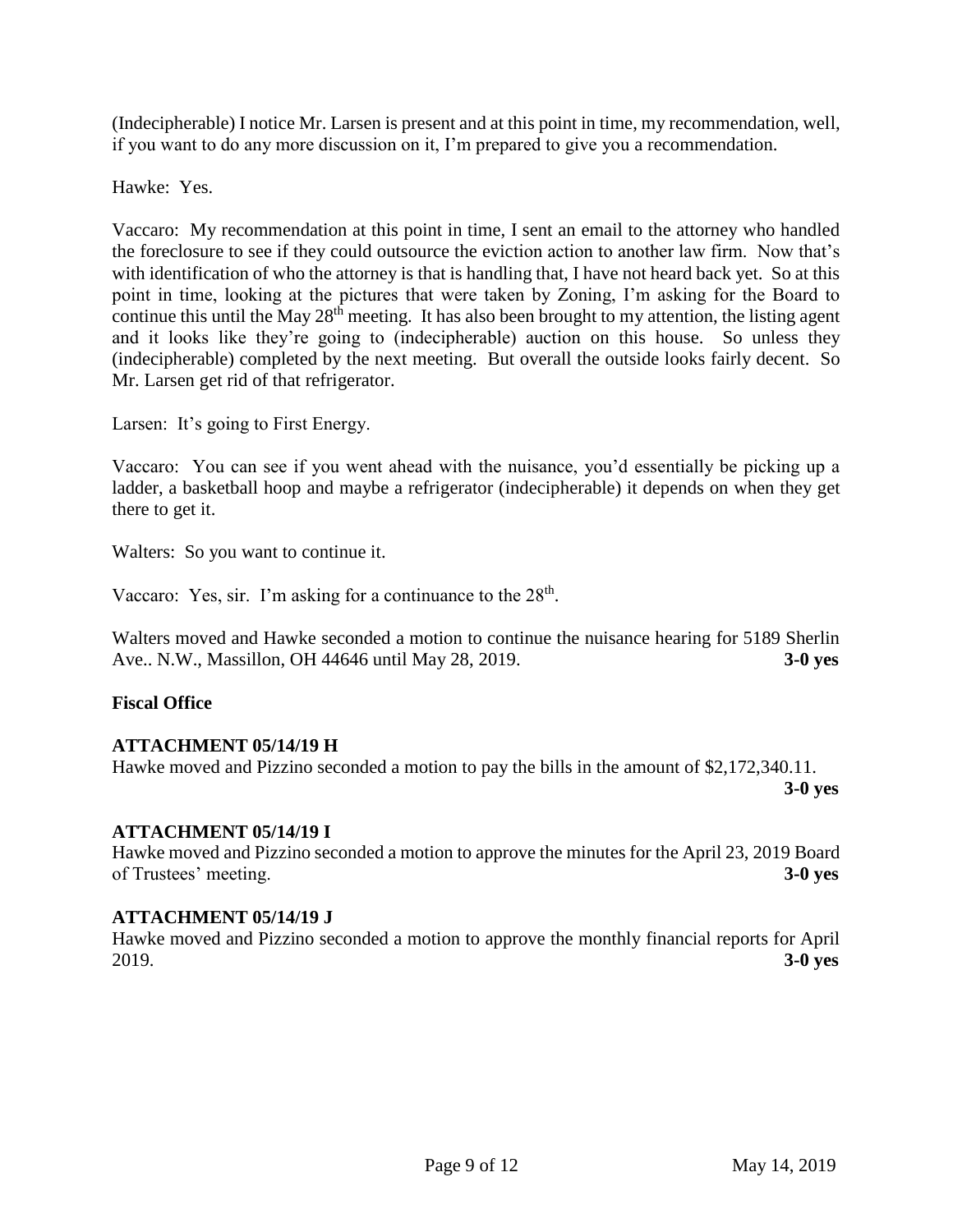### **Routine Business**

#### **Announcements**

- Next regular Board of Trustees' meeting, May 28, 2019, 4:00 p.m., Executive Session and/or Work Session; 5:00 p.m., General Session, Township Hall.
- CIC, May 16, 2019, 8:00 a.m., Township Hall.
- LOGIC, June 6, 2019, 9:00 a.m., Safety Center Chiefs' Conference Room.
- Highway/Traffic Committee Meeting, May 15, 2019, 6:00 p.m., Township Hall.
- Community Celebration Meeting, May 28, 2019, 3:00 p.m., Township Hall.
- **Zoning Meetings:** 
	- Board of Zoning Appeals None Scheduled.
	- Zoning Commission, May 16, 2019, 5:00 p.m., Township Hall.
- Jackson Recycling Board, May 22, 2019, 11:00 a.m., Buehler's Community Room.
- Field of Honor/Field of Heroes, May  $24 27$ , 2019, Jackson Township Safety Center.
- Movie in the Park, "Hotel Transylvania 3", Friday, May 31, 2019, Jackson North Park.
- Safety Village, June 10 June 13, 2019, Sauder Elementary School, 8:45 a.m. 12 noon, pick up forms at the Safety Center, registration deadline is May 31, 2019.

#### **Old Business** – None

#### **New Business**

### **RESOLUTION 19-119, ATTACHED ADMINISTRATIVE PERSONNEL ASSISTANT**

Hawke moved and Walters seconded a motion that pursuant to Ohio Revised Code Section 511.10, Samantha L. Kapper is hereby appointed to the full-time position of Administrative Personnel Assistant at the compensation rate of \$37,440.00 annually (\$18.0000 per hour) and at Level C of the Benefit Package for Management Personnel, effective June 8, 2019.

Be it further resolved that Samantha L. Kapper will serve a two year probationary period during which time she may be terminated without cause by the Board of Trustees. **3-0 yes**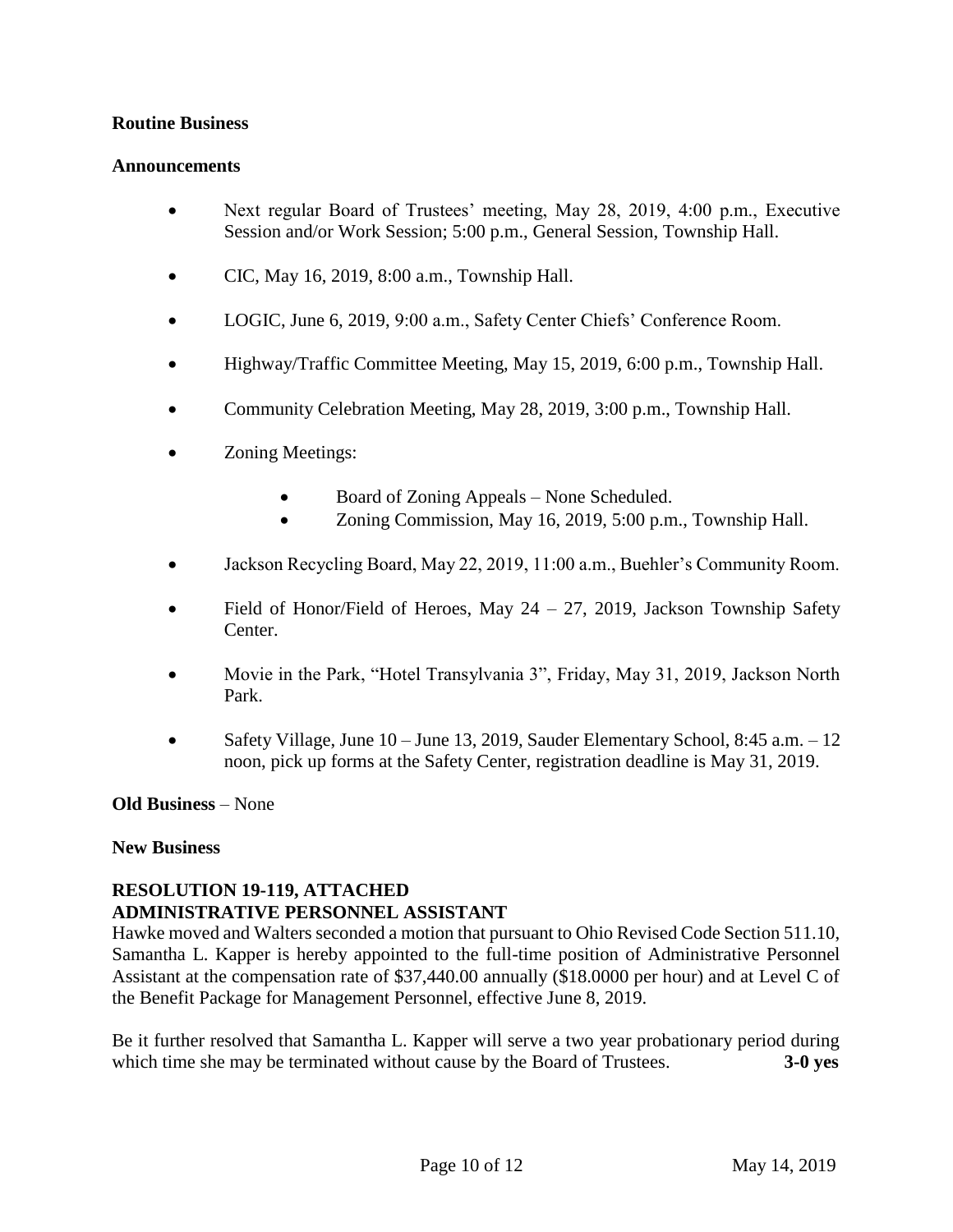Chief Brink thanked everyone for their support during the levy campaign. He said he could not be more proud of the way that it turned out. He said he believes that is because of the support that he has had for the last five years. He said he looks forward to another five years of building on what has been done.

Hawke thanked Chief Brink and the men and women in the police department.

Gonzalez pointed out that the levy passed by nearly 80%, 79%. He said he has been doing campaigns for 35 years and has never seen a number like that and that is really a loud voice of people (indecipherable) of our police department.

Public Speaks – Open Forum

Byron Bertrum, 1110 Stuart St., said he has been a resident for almost 20 years. He said they are having an increased problem with water. He said there is a property that has water on it. He said the gentleman has been instructed to get his renters to throw their leaves back there that's been causing a lot of problems. He said they don't get the rain they used to, it is now buckets. He said the ground is hard clay and there is nowhere for it to go and it has been ponding up. He said the neighborhood got a pump and started shooting the water off. He said then they were told to stop because the road was flooding out. He wanted to point out to the Trustees the dilemma they have. He said a hole was filled in and a drainage system put in 50 years ago. He said trees have since crushed the pipe and the system has been disconnected. He said the mosquitoes are a problem and they have had West Nile virus. He said since 2011 he has had standing water in his basement three times a year.

Dan Evans, 1144 Stuart St., said he moved in in 2013 and his backyard had no sign of any problem. He said today it is a swamp. He said it has continually gotten worse. He said his children can't play in the backyard. He said his backyard has been under water since October.

Dan Wickerham, 1124 Stuart St., said they are frustrated with the water still being there after months. He said it is just mud back there. He said they are frustrated with the fact that they can't enjoy their backyards in the summer because of mosquitos. He said his grandchildren visit frequently and they can't go back there because they will end up in the mud. He said they don't know what they are looking for but they want and need help from somebody or somewhere to get rid of the water. He pointed out that the water has nowhere to go, it recedes, and then it rains and it's back. He said they are looking for answers but don't know where to look but thought this would be a good place to start.

Floyd Dutton, 1130 Stuart St., said he has the same problem with his yard is pretty much useless. He said he is raising his great-nieces and they can't play back there.

Rich from Stark Soil & Water said he went out on Friday and met with Byron and Dan and walked around. He said it is a mess and it's a rough situation. He said the e-mail he sent that morning summed up his thought process. He said the best bet is to reach out to every homeowner in that area and get permission to walk on those properties. He said it is very easy to stand on their property and look but without going back and looking. He said there is a pond coming in off